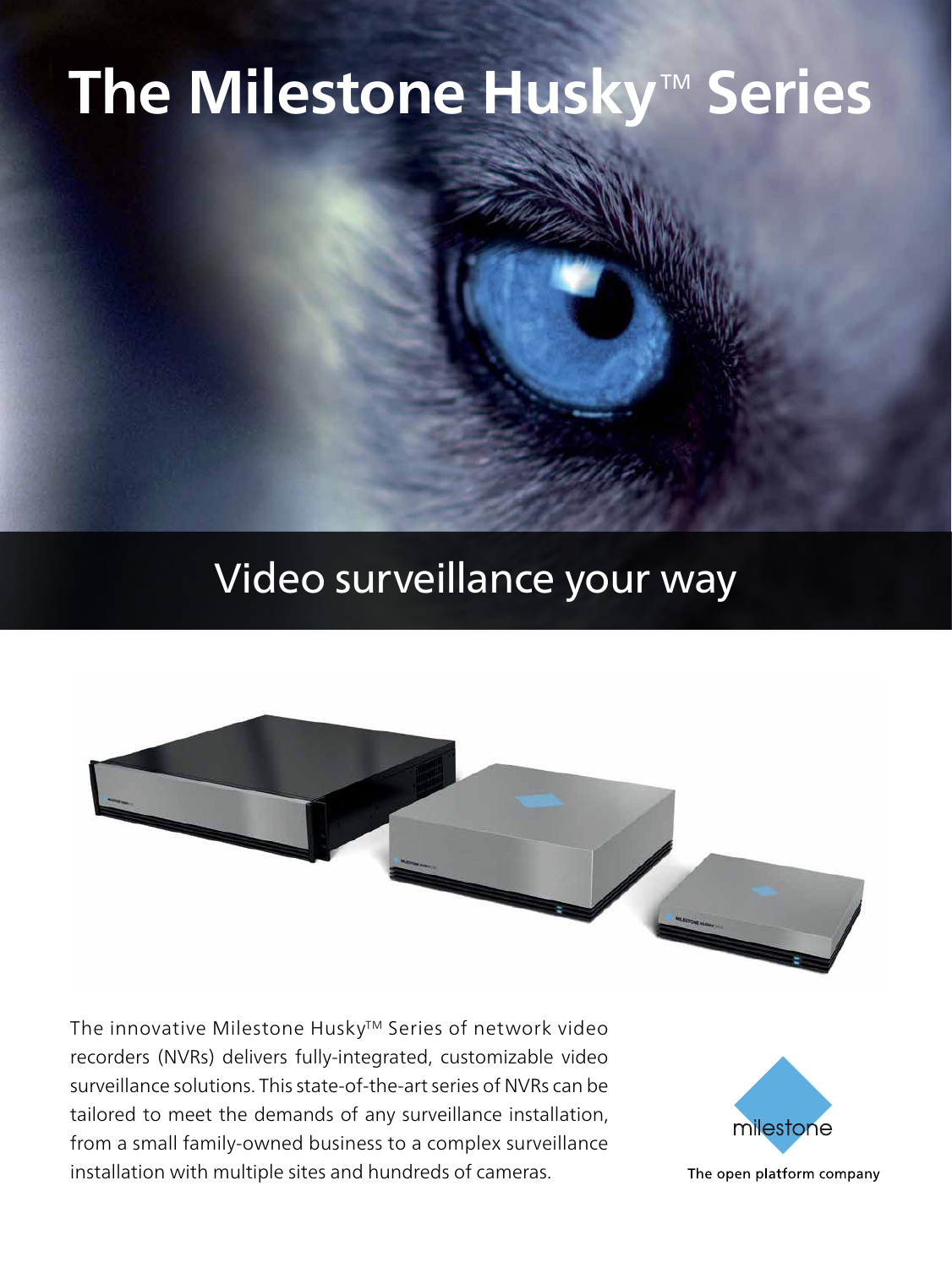# **The perfect match**

**Now with new features\* and more storage for extended video retention and recording!**

### Milestone Husky Series

Combining its award-winning video management software with high-performance hardware, Milestone Systems offers the Milestone Husky™ series, available in three models. Use one as a simple stand alone or connect multiple models and choose from more than 50 options for a truly customizable and scalable solution.



Milestone Husky<sup>™</sup> M10 Small, sleek and configured for efficient performance and reliability. Ideal for entry-level video surveillance.



#### Milestone Husky<sup>™</sup> M30

Designed for workstation installations with comprehensive surveillance needs. Customize to fit your budget and scale up as your business grows.



### Milestone Husky<sup>™</sup> M50

Our premier, rack-mounted solution with greater channels and storage. The Milestone Husky M50 is feature rich and customizable with unlimited options, making it perfect for advanced installations with sophisticated surveillance needs.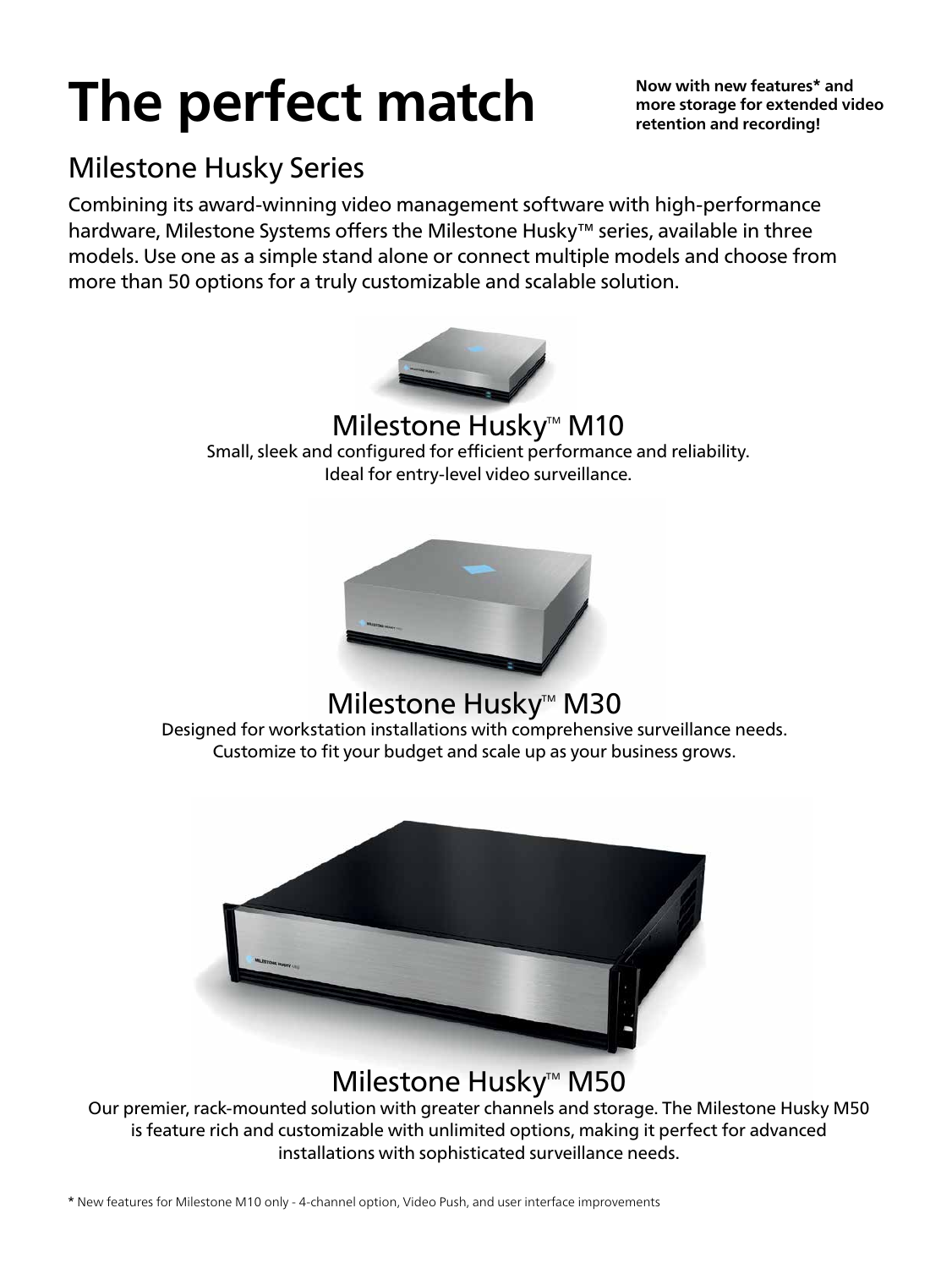# **Why Milestone Husky?**

### Optimal performance

- **▶ Pre-installed with Milestone's video management software (VMS) proven in thousands** of installations worldwide
- **▶** Seamless integration of VMS and high-performance hardware
- **▶** Designed, built and tested for reliabillity and durability

### Customization and scalability

- **▶** Connect Milestone Husky models for cost effectiveness and unlimited scalability to meet growing surveillance needs
- **▶** Use Milestone Interconnect™ to connect Milestone Husky models at remote sites to XProtect® Corporate for centralized management
- **▶** Connect multiple Milestone Husky M30s or Milestone Husky M50s with a master/slave configuration and view video from all connected cameras by simply connecting to the master server
- **▶** Mix camera brands and models according to your needs: compatible with the largest selection of cameras in the industry (supports ONVIF<sup>™</sup> and PSIA compliant devices)
- ▶ Integrate XProtect<sup>®</sup> add-ons and third-party integrations such as access control and video analytics – with Milestone Husky M30 and Milestone Husky M50 models
- **▶** Choose the number of cameras needed for a customized solution use add-on licensing with Milestone Husky base configurations

### Simplicity

- **▶** Software preinstalled and automatically activated in hardware
- **▶** Easy set-up in minutes configuration wizards, automatic license activation and automatic device (i.e. cameras) discovery
- **▶** Easy to customize online use the Milestone Husky Configurator on www.milestonehusky.com to configure your systems with just a few clicks
- **▶** Easy to identify the best configurations with the Milestone Husky Calculator download at: http://husky.milestonesys.com/MHC/setup.exe